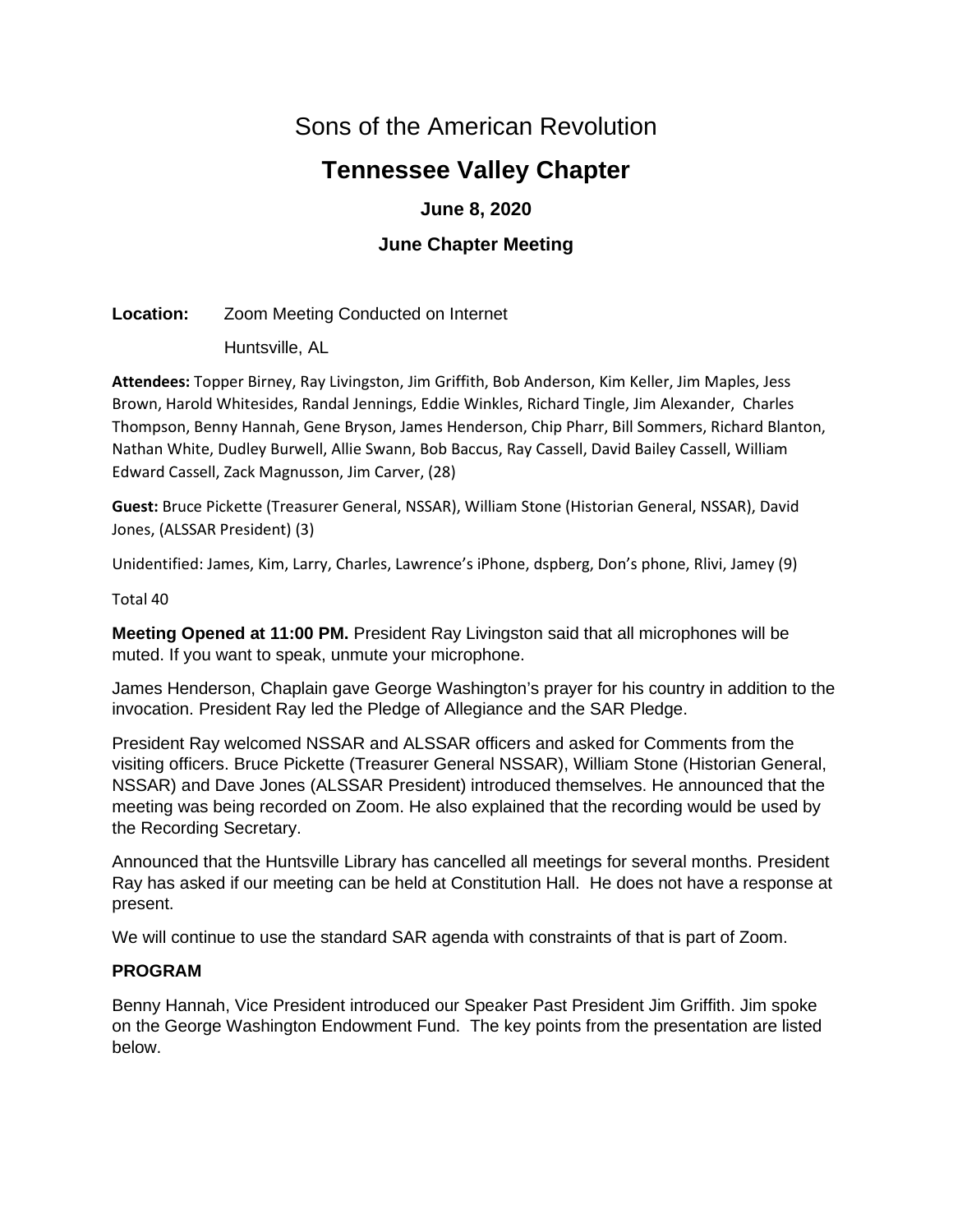The GWEF provides:

- A permanently restricted fund providing annual funding of NSSAR unfunded /underfunded committees and special projects.
- GWEF is a permanently restricted endowment.
- The GWEF grows annually through GW Fellows and Investments.
- The Corpus of the fund is never touched.

"Leave a Patriotic Legacy for Life"

The GWEF marks Patriot graves, Grants (example videos on the "Southern Campaign" in the American Revolutionary War) and many other worthwhile projects.

To become a George Washington Fellow requires a donation of \$1,000. Payment options are available. You are encouraged to join.

# **NEW MEMBERS AND SUPPLEMENTALS**

The following New Member Applications have been approved by ALSSAR and NSSAR.

Joseph Scott Haynes Gideon Haston Haynes Allie Cavett Swann James Robert Watson, Jr David Bailey Cassell William Edward Cassell Paul Alan Gibbs Lewis Robison Paceley Peter Johnson Paceley Daniel Alexander Paceley

Three of these new members were induced in our Zoom meeting. James Robert Watson, Jr; David Bailey Cassell and William Edward Cassell are now new members of the TVCSAR Chapter.

The following members have received Supplementals:

Roger Harold Whitesides, Jr. (Two acknowledged on June  $8<sup>th</sup>$ ; certificates to be presented) George Elton Vinson, Jr. (Acknowledged on April 13<sup>th</sup>, certificates to be presented.)

# **OLD BUSINESS**

The minutes of the May 11<sup>th</sup> Chapter meeting were approved.

Officers were asked to provide SOP's for their positions. The SOP is a list of tasks that the officer will perform. These tasks are usually that same from one term to another.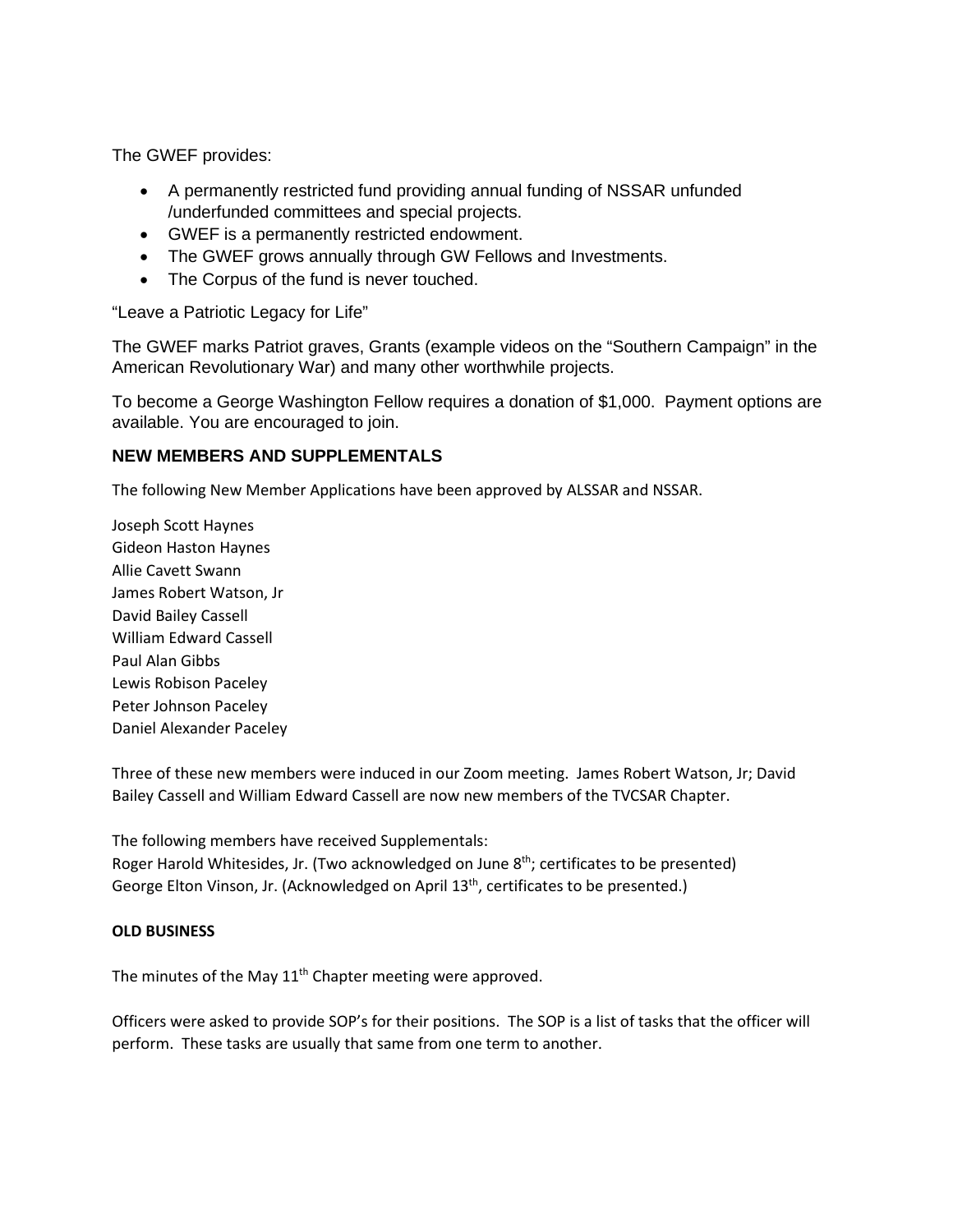Officers were asked to provide an Officer/Committee Action plan. An action plan explains how the officer will or committee will implement actions need to accomplish the goals of the Officer or Committee. If you have any questions, please contact President Ray Livingston.

After the SOP's and Action plans are approved by President Ray Livingston, they are sent to the Historian, Jim Alexander.

The Library Memorial Donation is on hold until the Library fully opens. The Memorial Donation will be made at that time.

# **PRESIDENT'S REPORT – RAY LIVINGSTON**

As we are all aware, the COVID 19 health problem is preventing face to face meetings. This is our sixth official TVCSAR meeting (3-BOO and 3-Chapter) using Zoom. This is the best way to keep our Chapter functioning. We are unsure how School health plans will impact our JROTC service projects. Our next meeting in July is expected to be a Zoom meeting.

Officers and Committee Chairmen are volunteers that perform task needed for our Chapter to operating and reach our organization objectives for the year. Thank you for you service.

Randal Jennings asked David Jones about what he knew about JROTC programs plans for the fall. David answered that each school systems or district controls how the JROTC functions at their Schools. He stated that Cadet Command (Army) has created an online training program. Cadet Command has the program but each school system or district will decide whether to use this online program. David said JROTC is a hands-on program. COVID 19 protections at present depends on social distancing. Distancing and hand-on creates many questions about what will be decided in the fall.

President Ray has visited Whitesburg Baptist Church and looked at their Fellowship hall and outside pavilion. Both options are suitable. No decision has been made by the Church on our use of their facilities in August. Other options are being considered.

The NSSAR National Congress scheduled for July 10-16 in Richmond; VA has been cancelled. An Article on our flag training for Constitution Hall in April has been submitted to SAR Magazine.

Our future meetings will be guided by public health and safety guidelines, government restrictions and library requirements. We will follow the requirements. While we all miss face to face events, Zoom meetings provide a low risk way of continuing to function.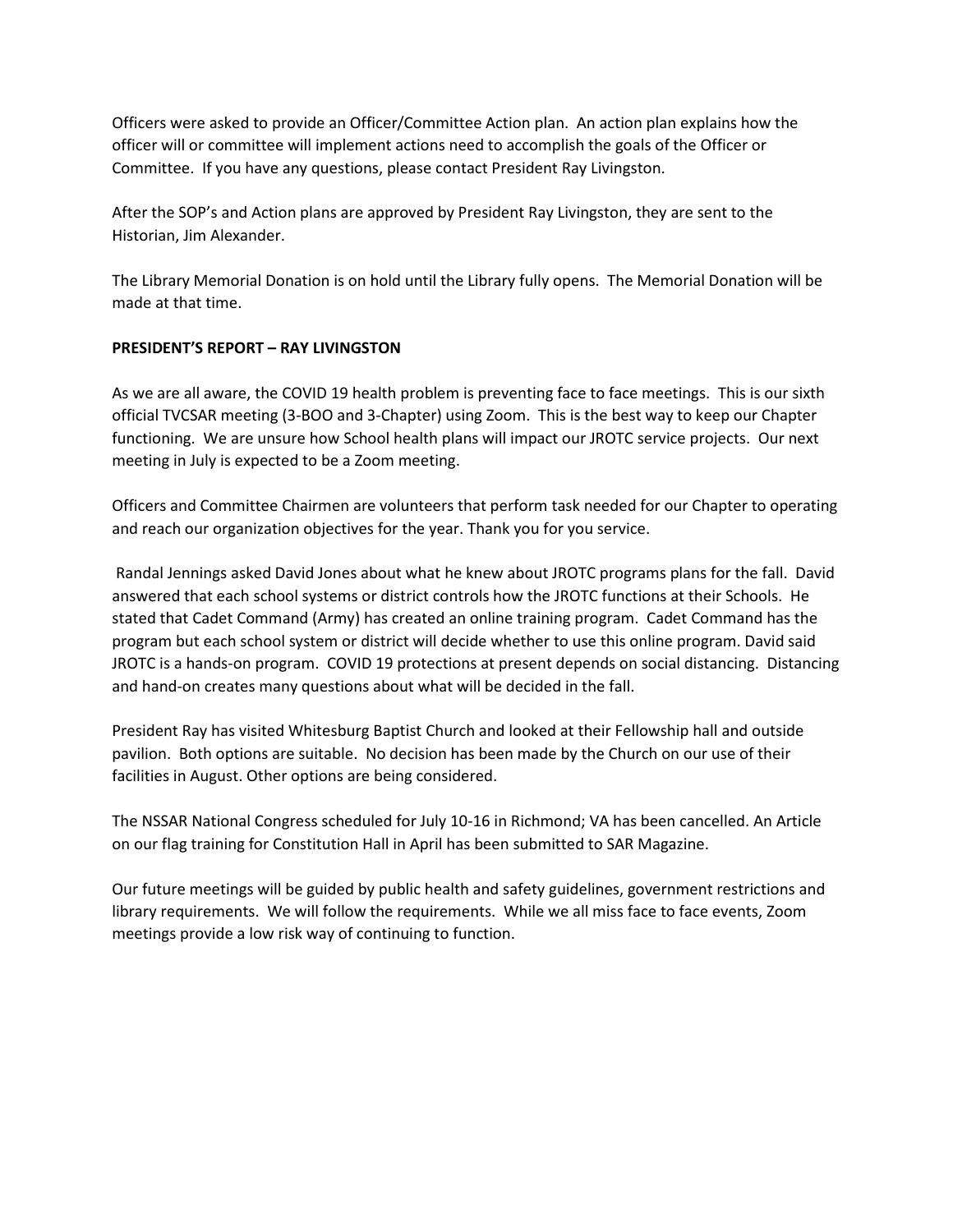## **OFFICER'S REPORTS**

#### **VICE PRESIDENT REPORT – BENNY HANNAH**

Mark Hubbs is still scheduled to give a presentation when we start face to face meetings again. A timely 15-minute presentation will be schedule with another presenter for our next Zoom meeting.

## **CORRESPONDING SECRETARY REPORT – JIM MAPLES**

NSSAR shows that TVCSAR now has 208 members. The ALSSAR website that videos on the "Southern Campaign" that Jim Alexander show a clip of in his presentation. This presentation is list under Educational Outreach.

#### **RECORDING SECRETARY REPORT – DUDLEY BURWELL**

The minutes from the BOO meeting have been completed and sent to the officer. I have nothing else to report.

## **REGISTRAR'S REPORT: JUNE 2020 – RAY CASSELL**

## NEW SAR APPLICATIONS

| AWAITING<br>FAMILY DATA           | APPLICATIONS MAILED TO<br><b>OPEN</b> | <b>ALSSAR</b>        | <b>IN REVIEW</b><br>AT NSSAR | APPROVED                                    | <b>INDUCTED</b> |
|-----------------------------------|---------------------------------------|----------------------|------------------------------|---------------------------------------------|-----------------|
| 58                                | 28                                    | 1                    | $\overline{2}$               | 10                                          | 0               |
| SAR SUPPLEMENTAL APPLICATIONS     |                                       |                      |                              |                                             |                 |
| <b>MAILED TO</b><br><b>ALSSAR</b> | <b>IN REVIEW</b><br>AT NSSAR          | APPROVED<br>AT NSSAR |                              | <b>CERT GIVEN AT</b><br><b>LAST MEETING</b> |                 |
| 11                                | 5                                     | 3                    | 0                            |                                             |                 |

Ray reported that of the 58 people awaiting family data, 30% (about 18) reported that they were working on pulling the data together and were still interested. Other were still interested. He thinks there will be many new applications shortly. NSSAR is working to get new members through the system.

David Jones was happy to hear that Ray was keeping the pipeline supplied with new member applications.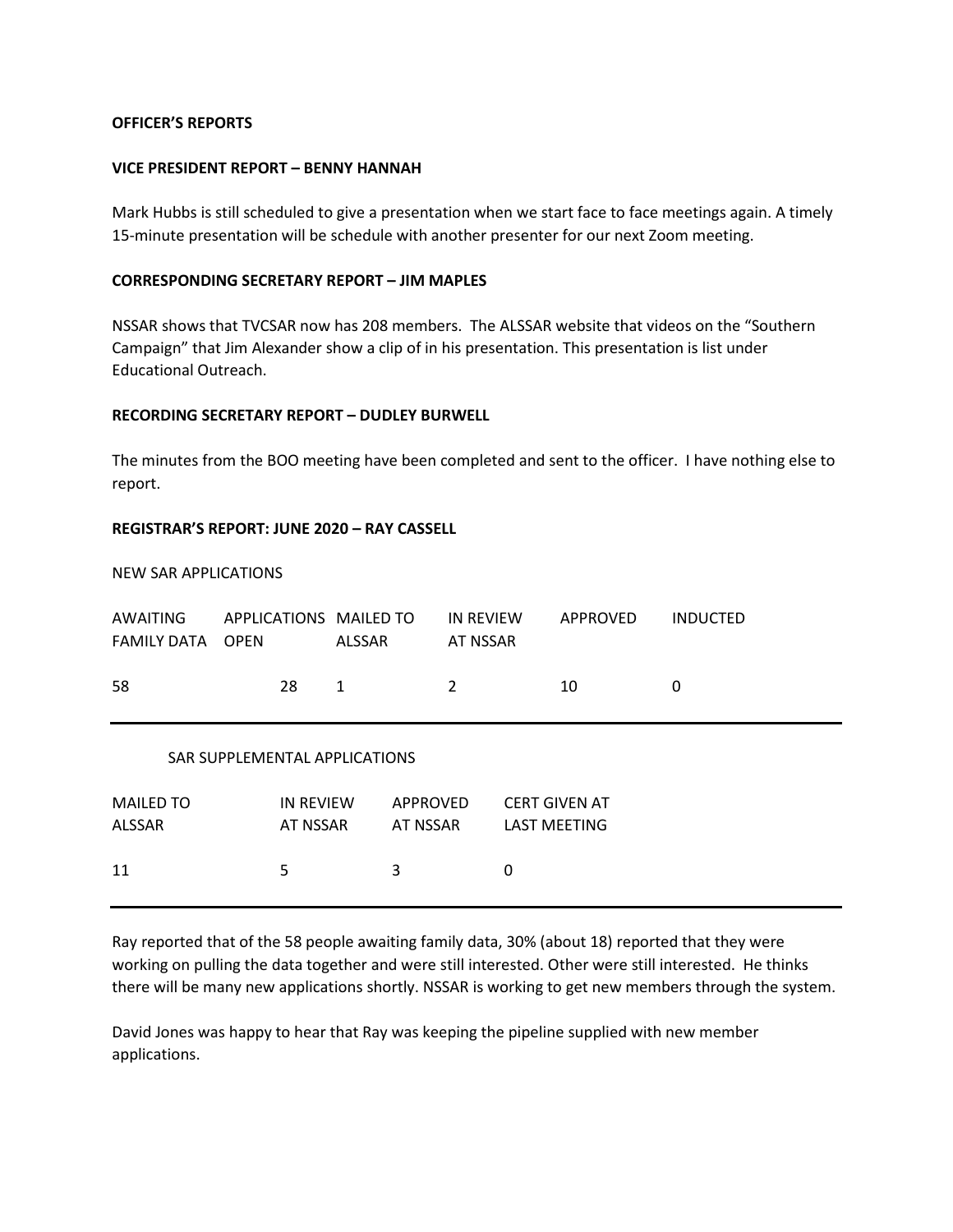## **PATRIOT RESEARCH SYSTEM – RAY CASSELL**

Ray is a new volunteer for the Patriot Research System. The system takes applications from existing members and connects their applications with the Patriot. Volunteers are needed to enter data and make these connections easier for new members and registrars.

If you volunteer, you have the opportunity to qualify for the Lafayette Volunteer Service Medal and the President's Volunteer Service award. David Jones ALSSAR President will help you get either of these awards if you are willing to help on this project.

## **PATRIOT BIOGRAPHICAL SKETCHES – RAY CASSELL**

The biographical sketches go beyond birth, marriage, death, kids, and service. The information includes additional information and references. The data is added to the SAR's database vis the NSSAR Patriot Grave Biography Report. The form is found at

[https://sarpatriots.sar.org/pdfs/{atriotGravesAndBioReport](https://sarpatriots.sar.org/pdfs/%7batriotGravesAndBioReport) 2019vl.pdf

Include the name of the submitter, his SAR Member National Number, and the chapter and state-level society.

Include reference citations.

Completed forms related to only a biographical submission should be sent

## **TREASURER REPORT – RANDAL JENNINGS**

Checking Account balance - \$9,474.46 Money Market Account - \$9,347.78

Not a lot activity at present. In the fall, there will activity.

## **HISTORIAN REPORT – JIM ALEXANDER**

Jim is receiving reports from officers. These reports are cataloged and become part of the Chapter's history.

CHANCELLOR REPORT – RICHARD TINGLE

Nothing to report.

#### **GENEALOGIST REPORT – BILL SOMMERS**

He is helping Ray Cassel handle new applications. Helped a Boy Scot get his Genealogy Merit Badge.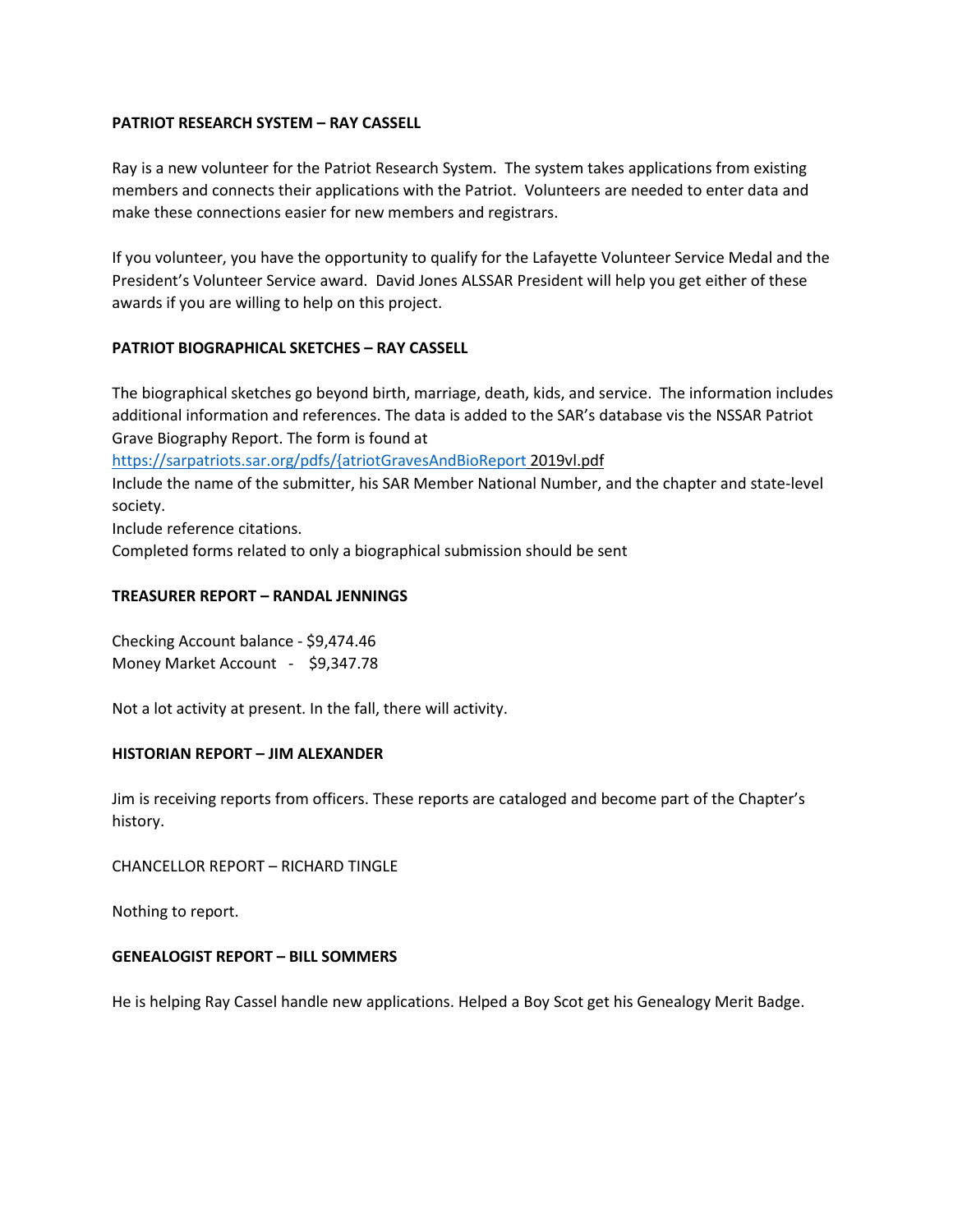## **CHAPLAIN REPORT – JAMES HENDERSON**

Will be on the Madison Radio station talking about the Tennessee Valley Chapter of the Sons of the American Revolution. He is creating sport advertisements for TVCSAR on the radio. They will be run randomly. Will send to Ray. Will be sending cards to deceased members of this Chapter.

#### **NSSAR/ALSSAR COMMENTS**

Bruce Pickette (Treasurer General, NSSAR) – You have a great format.

David Jones, (ALSSAR President) You are doing an excellent job. Thank you for your work.

Randal Jennings question to Bruce. Are other chapters across the country using Zoom to have meeting. Bruce answered: Yes, other Chapters are using Zoom. We should get ideas from you and others to create the best way to run a Zoom meeting.

#### **COMMITTEE REPORTS**

## **PUBLIC SERVICE AND HEROISM – BENNY HANNAH**

Waiting for responses from Morgan and Limestone County. Needs Department Chiefs from Morgan and Limestone. Information was sent to Sheriffs.

Has received Information for Madison.

Holly Holman is Adm Assistant to the Mayor of Athens. She was the person we contacted last year. She provided assistance to Mac Moon.

#### **POSTERS AND BROCHURES – BOB ANDERSON**

Posters and brochures will be judged using photographs. Our posters and brochures have already been sent in for judging.

### **ORATIONS - JIM ALEXANDER**

Judging for orations is done by creating a video and sending it by drop box. Trying to get Church to use stage in Gym. Two flags are all that are allowed as part of back drop.

# **COLOR GUARD – RANDAL JENNINGS**

We had a second practice session with the trainers for the Color Guard. We are planning a third practice session with the musicians. Then in July to have session with the Chapter Color. Looking for an indoor practice area that is cool.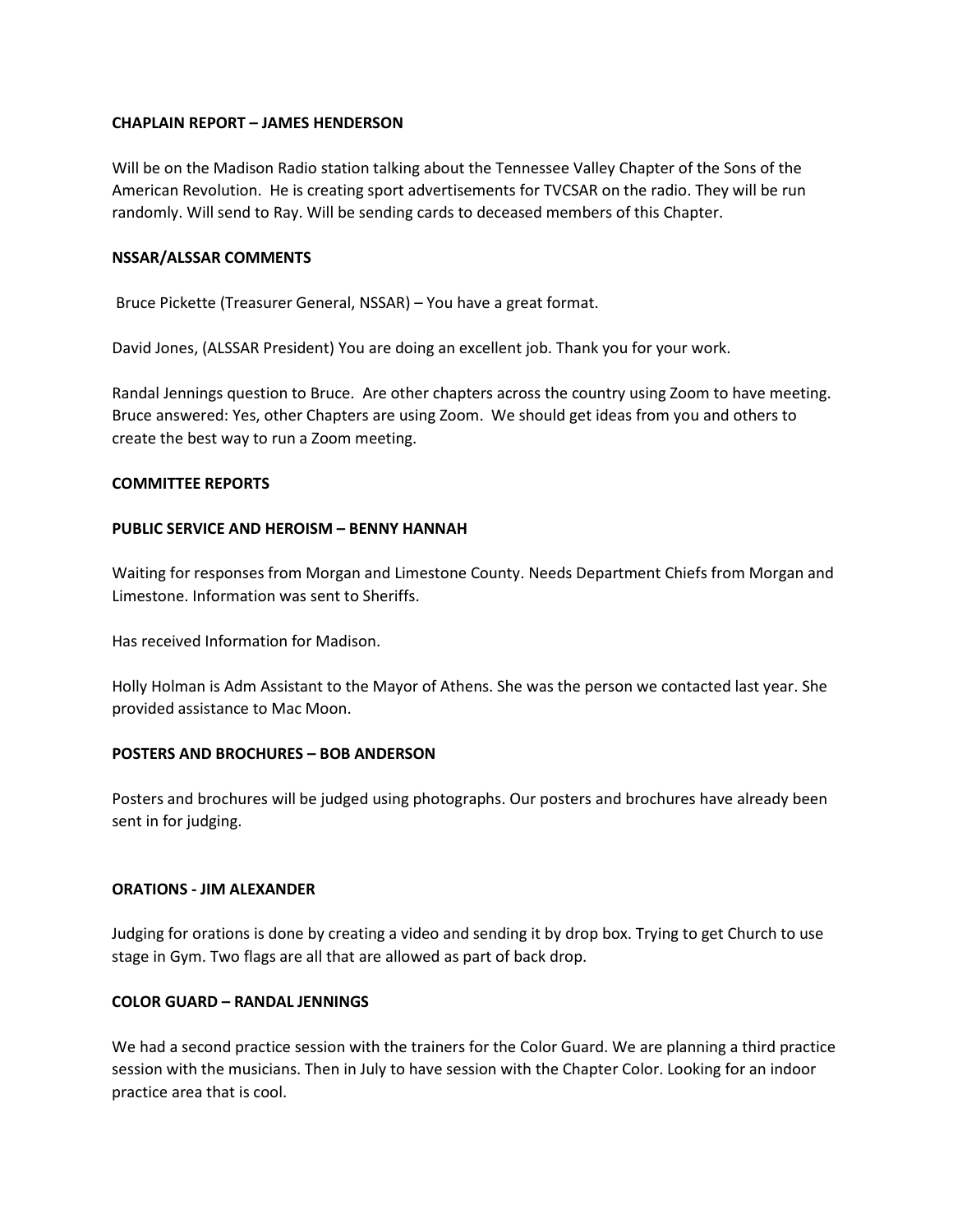# **PUBLIC RELATIONS – JESS BROWN**

1. Words of appreciation were extended to Chaplain Henderson for his efforts to promote the TVCSAR on five community radio stations.

2. Two articles were sent to national SAR Magazine. The first was published in the Spring issue. It was about the 23-star flag project at Constitution Hall Park. The second may appear in the Summer issue. It is about the planting of the legacy trees at the American Village in Montevallo.

3. Two entries were also to Mr. Gayle for the next Alabama state newsletter. One article is about the use of Zoom and TVCSAR's virtual meetings during the pandemic. Also submitted was a photo of Jim Maples with weekend anchors at Channel 48 with lengthy descriptor. Jim Maples appeared on WAFF in Washington staff uniform to discuss SAR and Presidents' Day.

4. Retrieval of the James Madison trees (tulip poplars) from the Landmark Forest at Montpelier has again been delayed because of pandemic. Montpelier, Madison's home, has been closed since mid-March and remains closed. The gardens reopened in the last few days. Jess Brown and his wife will try to get the trees when Montpelier fully reopens. A new date for retrieval of the trees has been requested from the Director of Horticulture at Montpelier.

5. A billboard for possible use by Lamar Advertising has been designed. It is hoped that TVCSAR will get a pro bono PSA on their 28 large electronic billboards. The billboard design was approved by President Livingston and PR Committee. Much credit for creative and attractive design belongs to Jim Griffith's daughter, Elizabeth. The board was submitted to the staff at Lamar Advertising on June 4. The board is designed to be shown around July 4th, but could be used at other patriotic holidays, such as Veterans Day.

6. Jim Griffith of TVCSAR and Brett Tannahill at WLRH should be recording *Moments in History* segments for both Flag Day and Independence Day sometime before June 14. We will finish with the seven-part series for that program by mid-September with a *Moment in History* segment about Constitution Day. It is hoped that this program will recycle next year. With this program TVCSAR is referenced three times during morning drive time and three times during afternoon drive time for each of seven patriotic holidays. This equates to 42 references per year at good times on the region's public radio outlet.

7. Use of the TVCSAR color guard for a Trash Panda game on the weekend of July 3rd remains uncertain. Some are beginning to question whether the minor leagues will play at all; at the Trash Panda website they still hope to play some games and run the season later into the Fall. Efforts are still being made to get color guard scheduled for the game with Birmingham Barons originally scheduled for July 3rd. Big crowd was expected with fireworks. Expectations for the game being played are starting to be low.

8. Other PR-related items are in early planning stages. Among them is a joint venture with the Alabama Veterans Museum in Athens. That museum is about to experience a dramatic increase in its activities and capabilities. They have a new location with 20,000 square feet and 1.2 million dollars in state money for renovation of the building. Jess Brown will be discussing this issue with TVCSAR liaison for veterans.